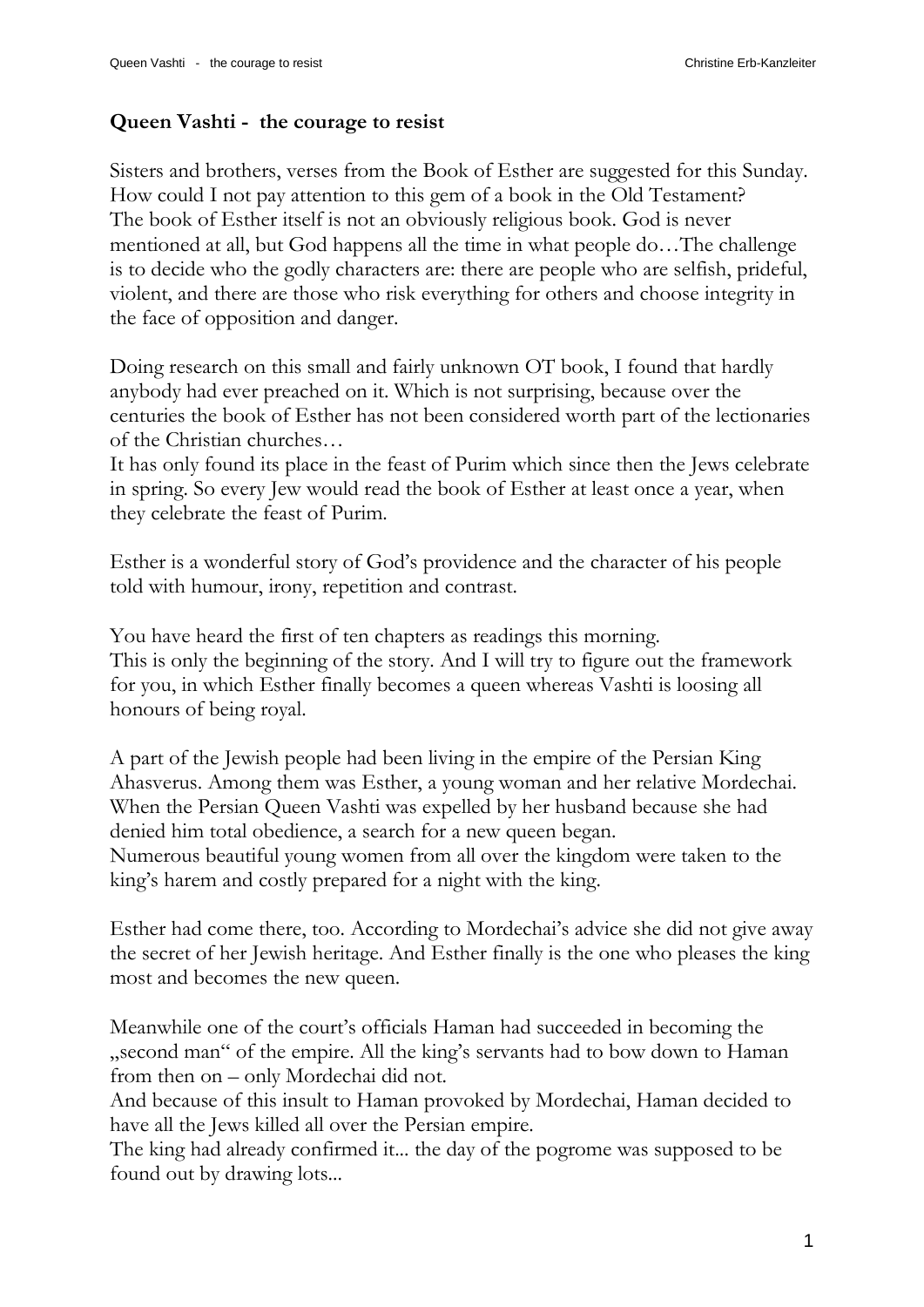Mordechai sent news to Esther that she should go and see the king and intervene in favour of her people.

Although the appearance at the king's without being asked can cause a death penalty to everybody - no matter who it is - Esther dared to do so. Against all expectations Esther did not receive punishment but won the king's favour and revealed to him and Haman the story of her background: that if all the Jews are supposed to be wiped out the queen would have to face death as well...

The king immediately revoked the already planned pogrome against the Jewish people and sentenced Haman to death.

But as it has always been: moving out of the way one difficult person does not straight away break up hate and contempt that has been established over decades between the different sections of the population.

A terrible lot of fighting and violence had to be lived through until the Jewish people with the help of Queen Esther found to peace and justice and the unlimited permission to stay in the Persian empire.

But:

The details of Esther's daring reign must not let us forget that Queen Esther was not the first queen to defy King Ahasverus.

The standard had already been set by her predecessor, the king's first wife, Queen Vashti.

Vashti is the first female character who is introduced in the book of Esther. Vashti serves only as a foil for Esther's story later on, but she is truly a strong female character who loses her position as a result of her refusal to obey the king. It is ironic that her punishment gives her exactly what she wanted: she will never again have to appear before the king...

Either King Ahasverus had notoriously bad luck in choosing wives, or else he was attracted to independent women and didn't know it...

His first wife, Queen Vashti, refused to come to the King when summoned; his second wife, Queen Esther, went to the king without summons. The similarity is striking!

These are two women who took advantage of their position as wives of a prominent public figure. Their stories give us at least a slight idea what enormous responsibilities and pressures were placed upon them...

In the case of the queens Vashti and Esther, each queen was faced with a decision whether to accept or reject the role expected of her.

Each woman had to face the consequences of her decision. And the outcome of Queen Vashti's story was not at all as fortunate as Esther's.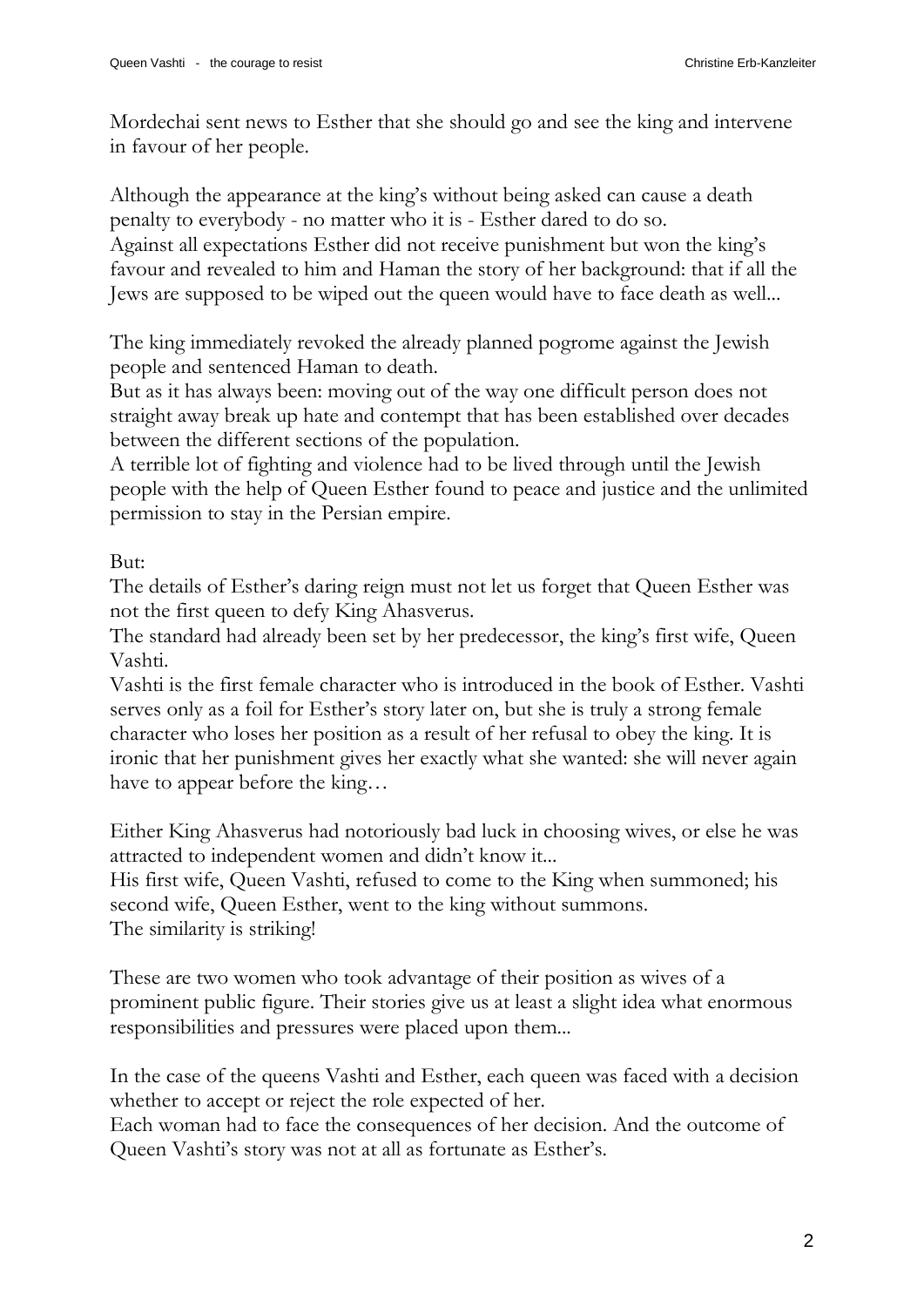A feast had been called in the empire.

For his princes, royal subjects, administrative officers and military personnel King Ahasverus gave a big party: from Persia to Media. The festivities were supposed to last for more than one hundred eighty days.

So pleased with all that and himself the king extended the celebration for seven more days in Susa, the home of his winter palace.

Unlike to the others, the festivities in Susa were open to all, great and small alike: free flowing wine served in golden goblets and much more... and all taking place without cause.

It wasn't the king's birthday or an important military victory... it was just to show off all the splendour and richness of the king and his court.

And beside that in a seperate quarter of the winter palace, a second party was going on: Queen Vashti and the women of Susa were enjoying their own ceremonies, because women in King Ahasverus' empire were excluded from these public festivities.

But with Queen Vashti, the women of Susa had at least a small opportunity to join in the festive spirit that filled their land: the wives of noblemen and the wives of peasants were celebrating together, and Queen Vashti took seriously her responsibilities to the women of the land.

Back in the courtyard, however, the mood of the men's party had come to a feverish pitch: singing and laughter, dancing and drinking, boasting about conquering countries and women had come to the height.

Leading the whole was the king.

All other women, the king boasted, paled in comparison to his wife, Queen Vashti. And to prove his point he sent seven trusted servants to bring the queen to him immediately...

What followed sent shockwaves throughout the kingdom.

It was enough to sober the king:

"But Queen Vashti refused to come at the king's command..."

Imagine the king's humiliation!

Flanked by his friends, observed by all – friends and others – he could not afford that: public insubordination, especially from a woman; even if that woman was the queen.

Perhaps under different circumstances – in the privacy of their chambers or in a private discussion between the two of them over dinner – the king would have accepted. Perhaps…

But:

In front of all the men who now looked on in horror, the king had to act – and act quickly.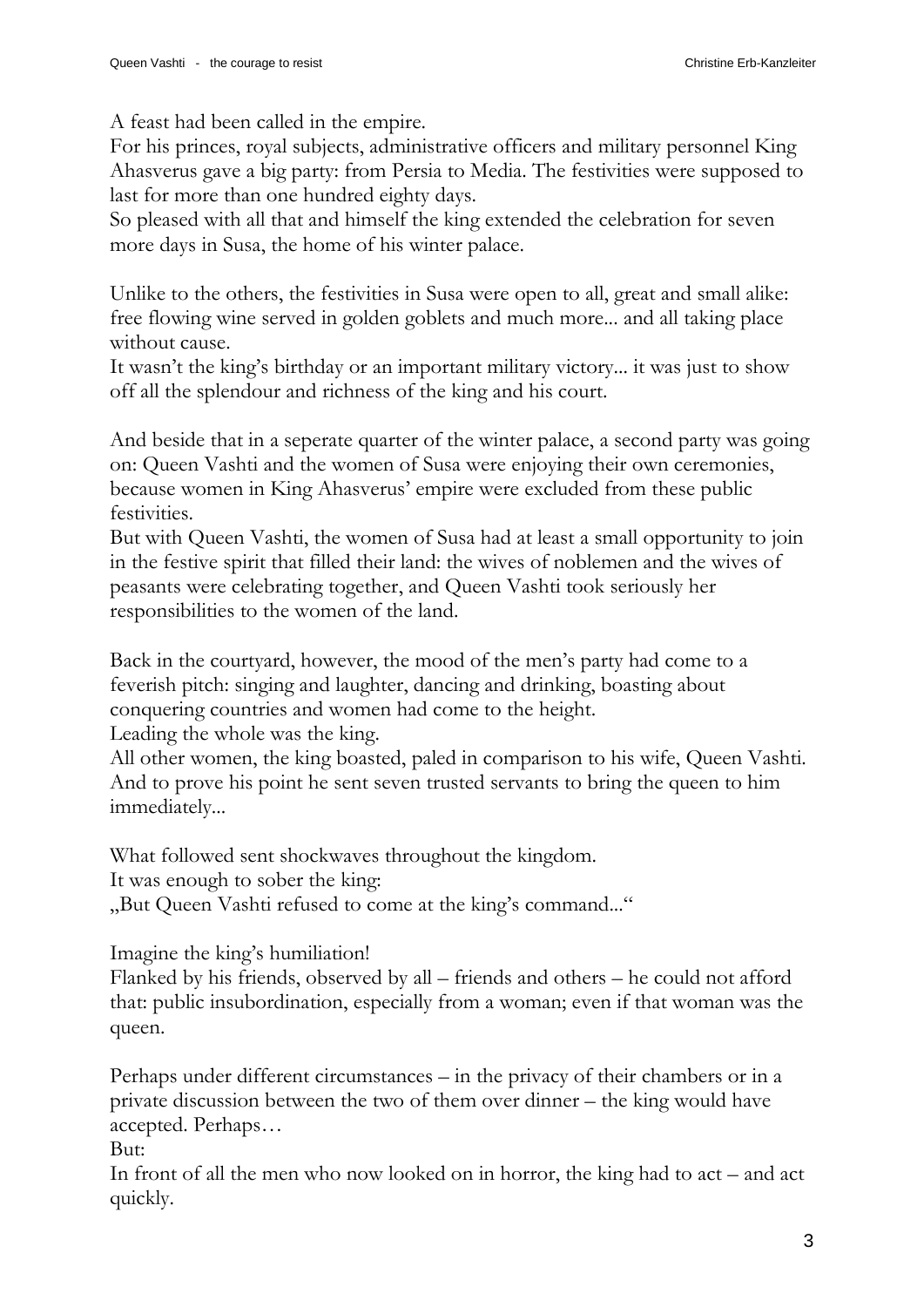At all costs, it must never be said that the king was hen-pecked.

Imagine, if a man could not rule his own house – which meant wife and children – then surely he could not rule a whole empire.

In other words the king's honour and ego were at stake. The private differences between a man and his wife became a public battleground with political and social consequences.

King Ahasverus called in the wisest men of his kingdom for deliberations. Whatever their recommendations, he would follow.

They all feared that Queen Vashti's example might encourage other wives to rebel against their husbands too: they saw a great threat to the dominance of every husband and man in the kingdom.

The objective was clear: an example would have to be made of Queen Vashti. Too many women looked upon her. If that ever circulated... anarchy would spread throughout the country...

The wise men were afraid: women could get all kinds of ideas in their heads. They might even think they were men's equals, capable of making their own decisions... No longer would any man be safe in his own house...

In the eyes of the kings ministers the queen's disobedience had social, political and economic consequences and dangers... Her behaviour was considered a threat to the created order and to national security of course.

For her refusal to leave her own guests and come to her husband Vashti paid dearly.

The rest of the story, we know all too well.

In the end she lost her crown. She lost her home and her position in society. But she kept her head held up high and her pride and dignity unhurt!

The king's demand for his wife to come and show herself before his drunken guests was just too much.

There comes a time when even a queen has to put her foot down and say No. Enough is enough!

Queen Vashti was banished from Susa. She had to leave everything behind, but she kept her integrity.

In front of the other women who looked upon her as a role model, she had shown the courage to refuse to compromise.

The queen had made her decision...

Let us not take that too easy:

This woman has not just had one of many quarrels in a marriage; this woman refused, even in the face of banishment, to comply with a humiliating command. And many women and men over the centuries have followed Queen Vashti's example of choosing exile over compromise.